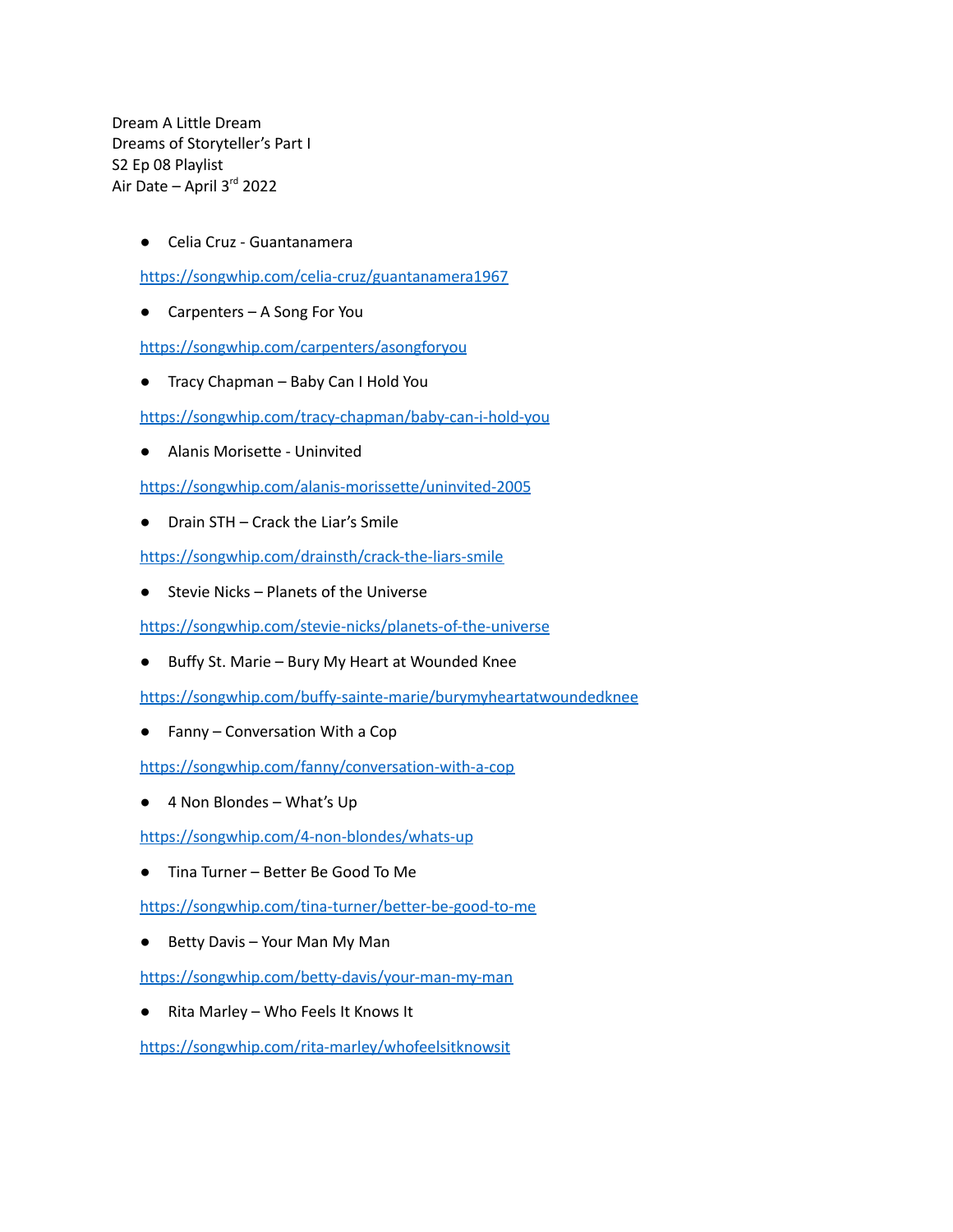● Lauryn Hill w Stephen Marley – Redemption Song

https://youtu.be/hwNlQRvV-b4

● K.D. Lang - Hallelujah

<https://songwhip.com/kd-lang/hallelujah-live-version-from-juno-awards>

● Loreena McKennitt – Marrakesh Night Market

https://songwhip.com/loreena-mckennitt/marrakesh-night-market

Joni Mitchell - Woodstock

https://songwhip.com/joni-mitchell/woodstock1992

● Janis Joplin – Kozmic Blues

https://songwhip.com/janis-joplin/kozmicblues

● Etta James – Do Right Woman, Do Right Man

https://songwhip.com/etta-james/dorightwomandorightman

● Macy Gray – A Moment to Myself

https://songwhip.com/macy-gray/a-moment-to-myself

● Erykah Badu – The Healer

https://songwhip.com/erykah-badu/the-healer

● Irma Thomas – Anyone Who Knows What Love Is (Will Understand)

https://songwhip.com/irma-thomas/anyonewhoknowswhatloveiswillunderstand

● Renelle – Vertige

https://youtu.be/QanJNeRylFc

● Aretha Franklin – Bridge Over Troubled Water

https://songwhip.com/aretha-franklin/bridge-over-troubled-water

Sinead O'Connor – Drink Before The War

https://songwhip.com/sinead-oconnor/drink-before-the-war

● Tina Guo – The Reigns of Castamere

https://youtu.be/J73cZQzhPW0

● Lorde - Liability

https://songwhip.com/lorde/liability